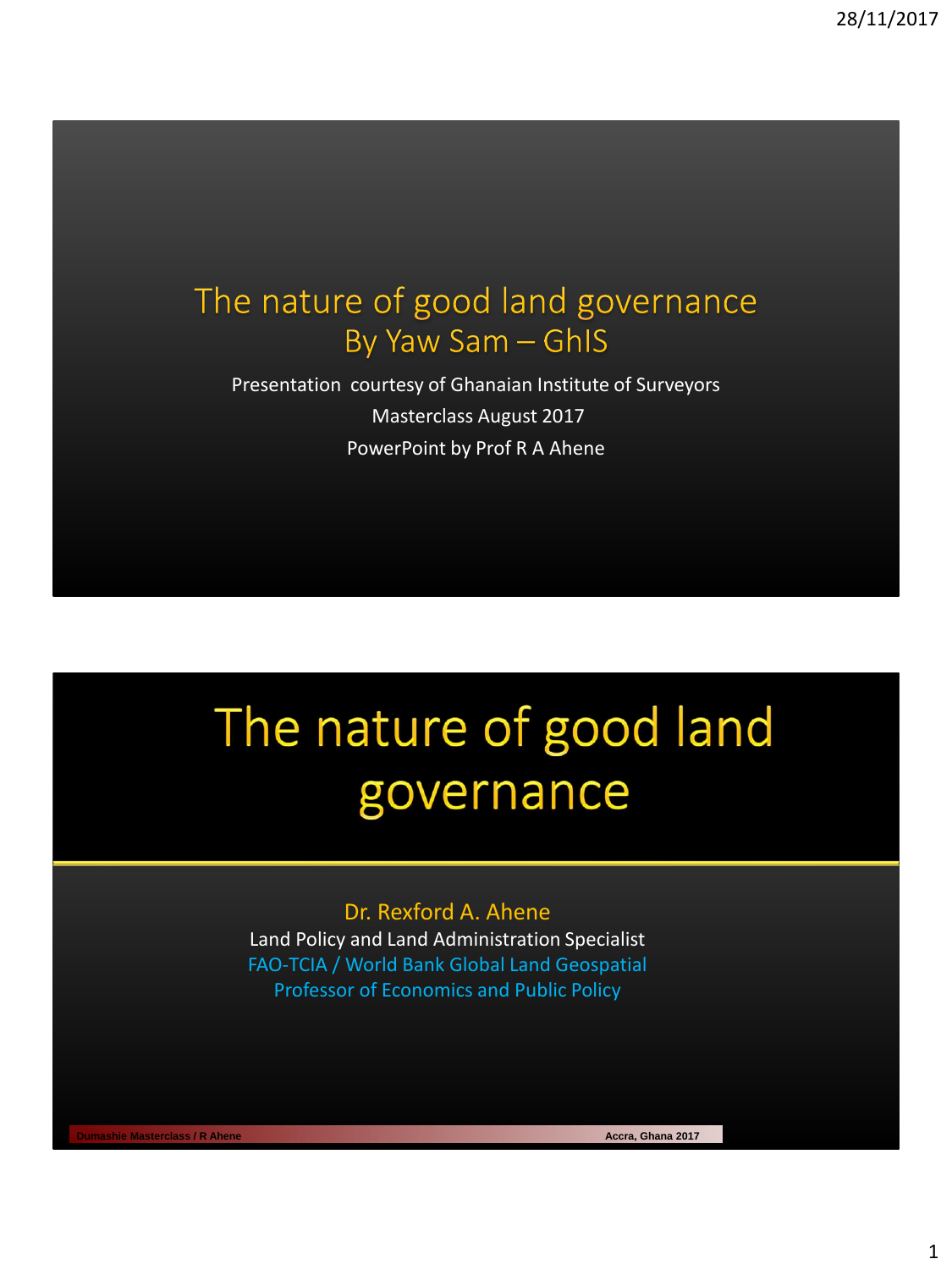## **Outline**

**EXA Interest in land governance and UN-FAO/WB/AU response** 

Land governance definition & critical elements

'Good land Governance' – Principles

◆ Land governance: some good practice and tools

## Why the interest in land governance?

- It is now widely realized that privatization and titling without greater attention to the legality and legitimacy of existing customary land governance and institutions will not work.
- Indeed, issues of governance, conflict resolution, and corruption, are among the key reasons why land is now at the forefront of the economic reform discussion in many countries.

**Dumashie Masterclass / R Ahene Accra, Ghana 2017**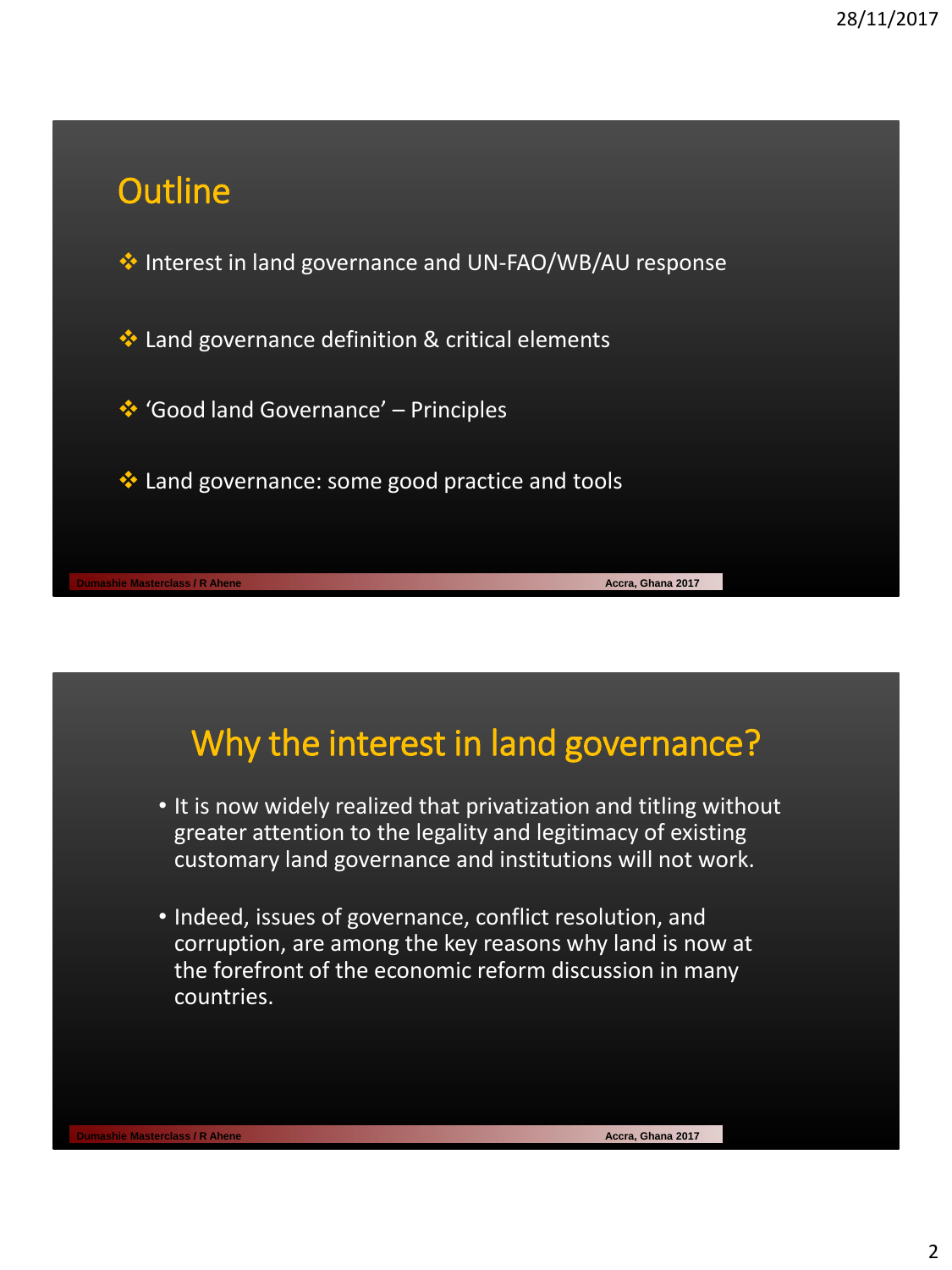

## Why global demand for improving the governance of the land sector?

- including the Principles of Responsible Agricultural Investment (PRAI), highlighted at the 2013 G8 Summit.
- The application of the Land Governance Assessment Framework (LGAF), the diagnostic tool developed by the World Bank
- the Voluntary Guidelines on the Responsible Governance of Tenure of Land, Fisheries, and Forests in the Context of National Food Security (VGGT)
- Under the Open Data Charter highlighting the importance of spatially referenced information about land and natural resources and open public access identified at the 2013 G8 Summit.

**Dumashie Masterclass / R Ahene Accra, Ghana 2017**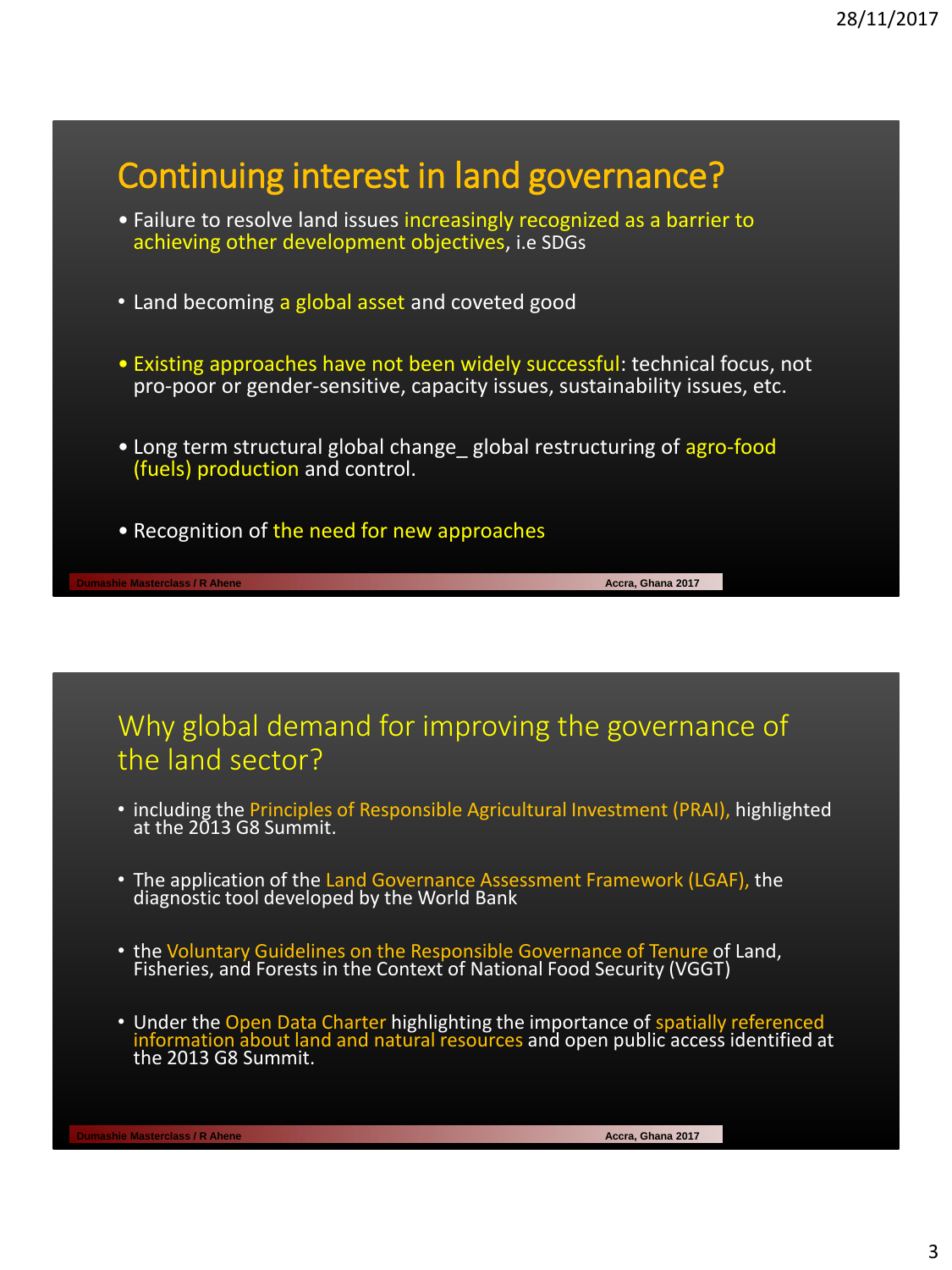## Global demand for improving the governance of the land sector.

- FYI:
- Forest sector issues have become even more significant especially given the Reduced Emissions from Deforestation and Forest Degradation (REDD) agenda.
- the United Nations Initiative on Global Geospatial Information Management (UN-GGIM).
- the United Nations' System of Environmental and Economic Accounting (SEEA), and the SEEA standards

**Dumashie Masterclass / R Ahene Accra, Ghana 2017 Accra, Ghana 2017 Accra, Ghana 2017** 

## Customary Land Tenure Dynamics

- Customary rural land rights still not formalized, and often not secured and protected;
- Informal land markets, emergent rural land markets: big men (elite capture) and distress sales;
- Unclear 'rules of the game', weak institutions, and insufficient human resources, ambiguous roles of various authorities (customary, statutory, judiciary, local administrators, local politicians).
- The alternative State land administrations often costly, with difficult access for the poor and not literate, not much public service minded, rent seeking, corruption;

**Dumashie Masterclass / R Ahene Accra, Ghana 2017**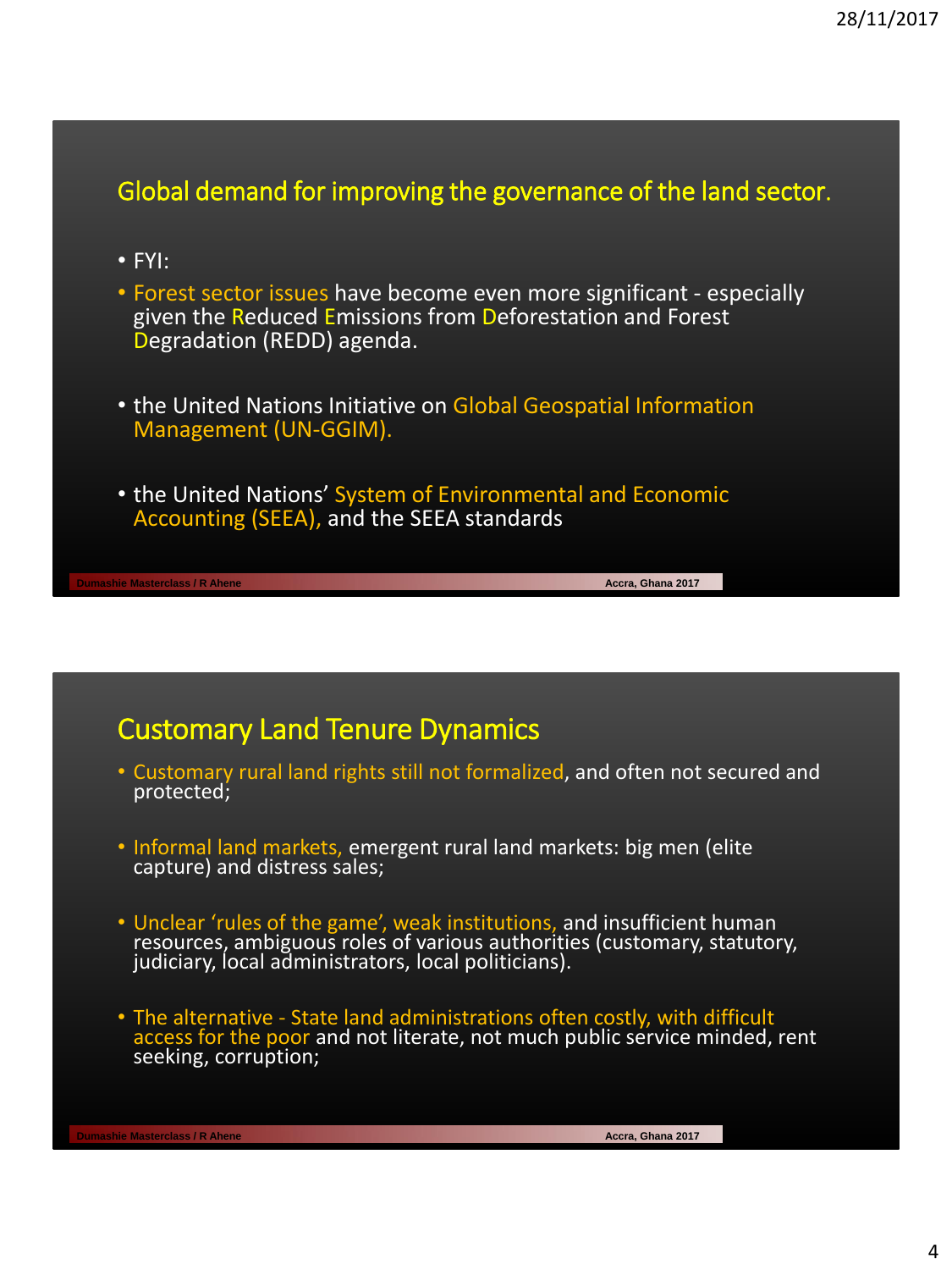## A second fundamental challenge is …..

- The question of accommodating customary rights in a transitioning market-led economy - a key challenge in almost all African countries.
- unique urban challenges due to the rapid increase in the urban populations.
	- It is projected that by 2030 urban populations in the Africa region will amount to thirty percent of the total global urban population.
- Specific urban challenges include urban expansion, land use planning, and strain on physical infrastructure, informal land occupation, illegal land markets, land grabbing and speculation.

## Unfortunately:

- Land policies in many countries in the Africa region have been influenced by colonial legacies and also customary practices;
- Transition towards market economies has not been accompanied by the development of appropriate policy instruments or administrative regulation to enable sustainable land management.

**Dumashie Masterclass / R Ahene Accra, Ghana 2017 Accra, Ghana 2017**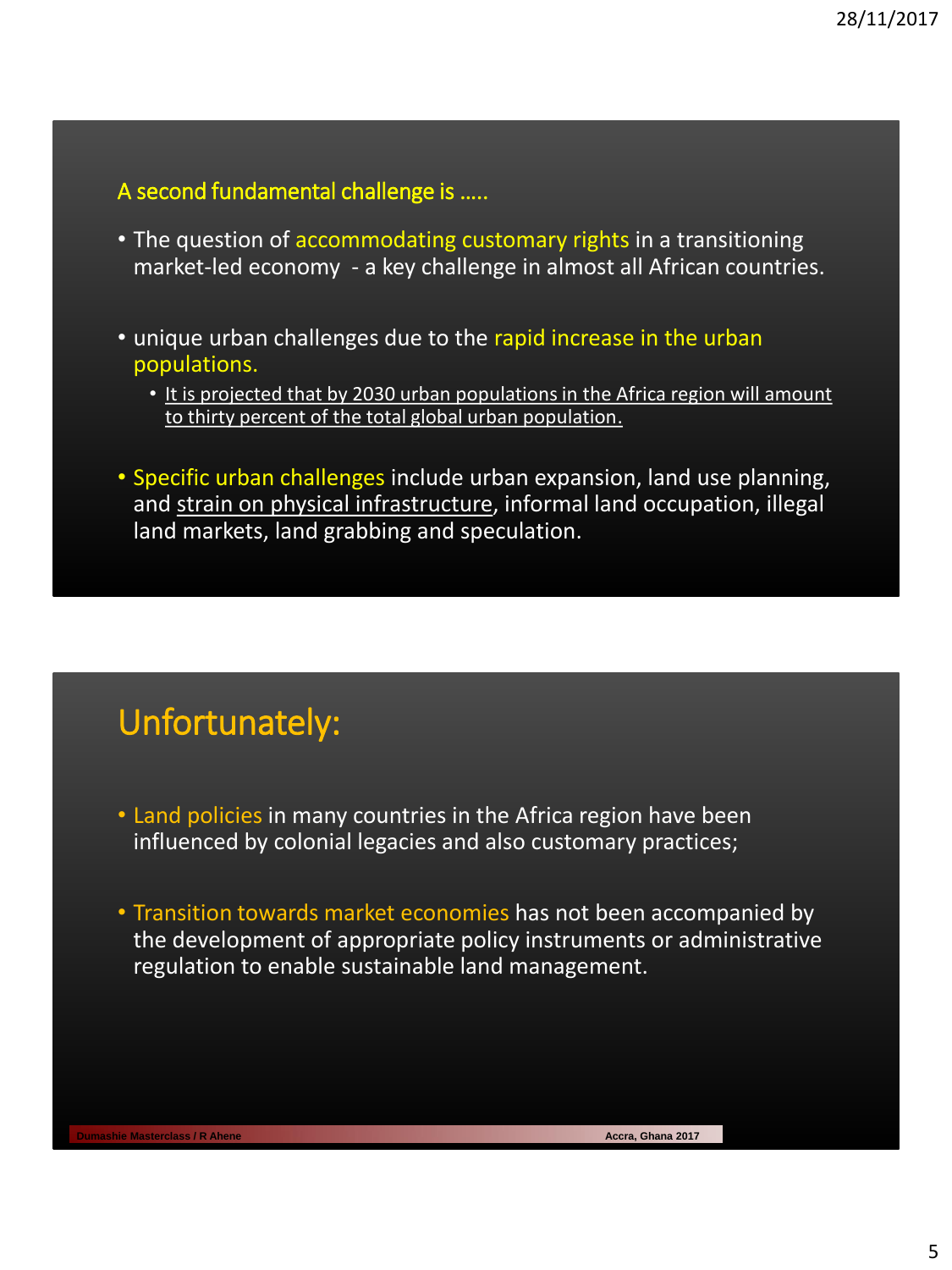

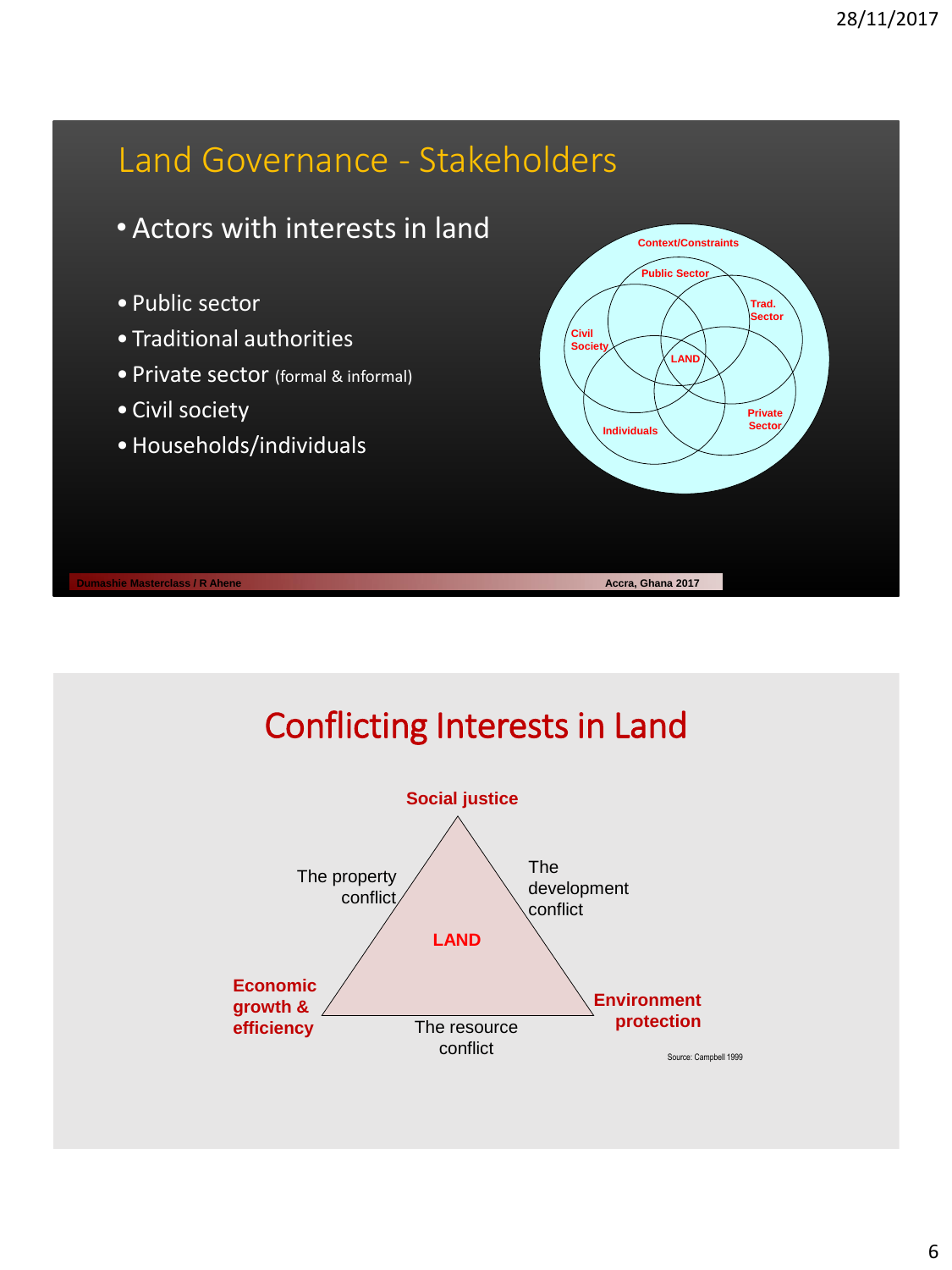## *a simplified working definition of land governance*

Land governance is the process by which decisions are made regarding the (a) access to and use of land, (b) the manner in which those decisions are implemented and (c) the way that conflicting interests in land are reconciled.

## *Some key elements embedded in the definition*

- $\bullet\bullet$  Focus on decision-making, implementation and conflict resolution
- **Emphasis on both process and outcomes**
- $\cdot$  Need to understand both institutions (rules) & organisations (entities)
- Recognize statutory as well as customary informal/extra-legal institutions and organisations
- Analyzes stakeholders, interests, incentives constraints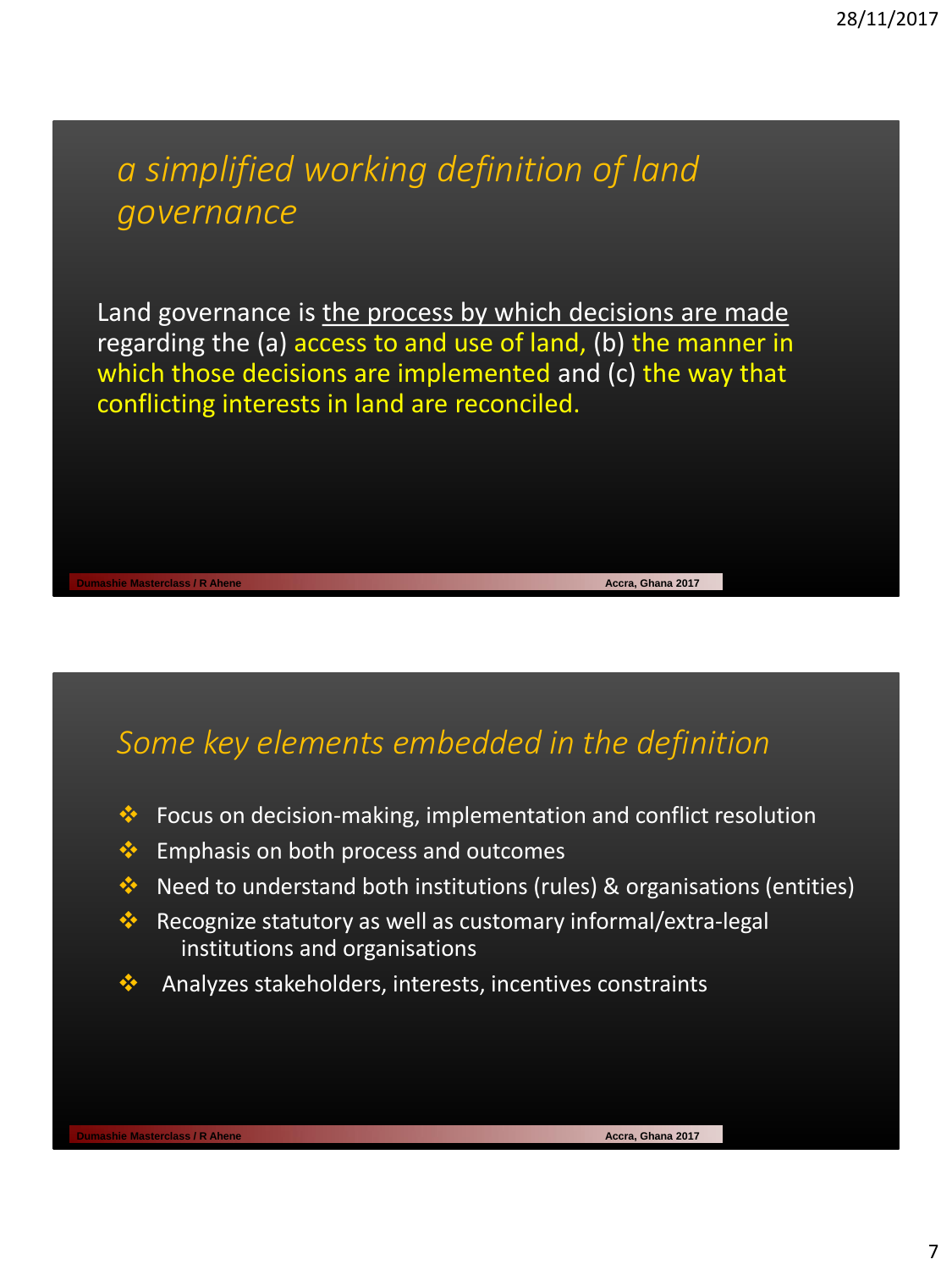## What about Urban land governance?

- Land governance determines how cities work; It is strategic for improving their productivity, equality and sustainability.
- Land governance focuses attention on land development issues in urban areas.
- It enables practitioners to understand and analyze land instruments that can shape cities and the socio-economic conditions of the inhabitants of a city through its economic, legal, financial and social dimensions.
- It directs practitioners to the implications land institutions have on urbanization; land markets, real estate markets, infrastructure development and finance,

**Dumashie Masterclass / R Ahene Accra, Ghana 2017 Accra, Ghana 2017 Accra, Ghana 2017** 

What's the role for land professional organizations in upholding Good Land Governance ?

• *Nine Principles*

**Dumashie Masterclass / R Ahene Accra, Ghana 2017**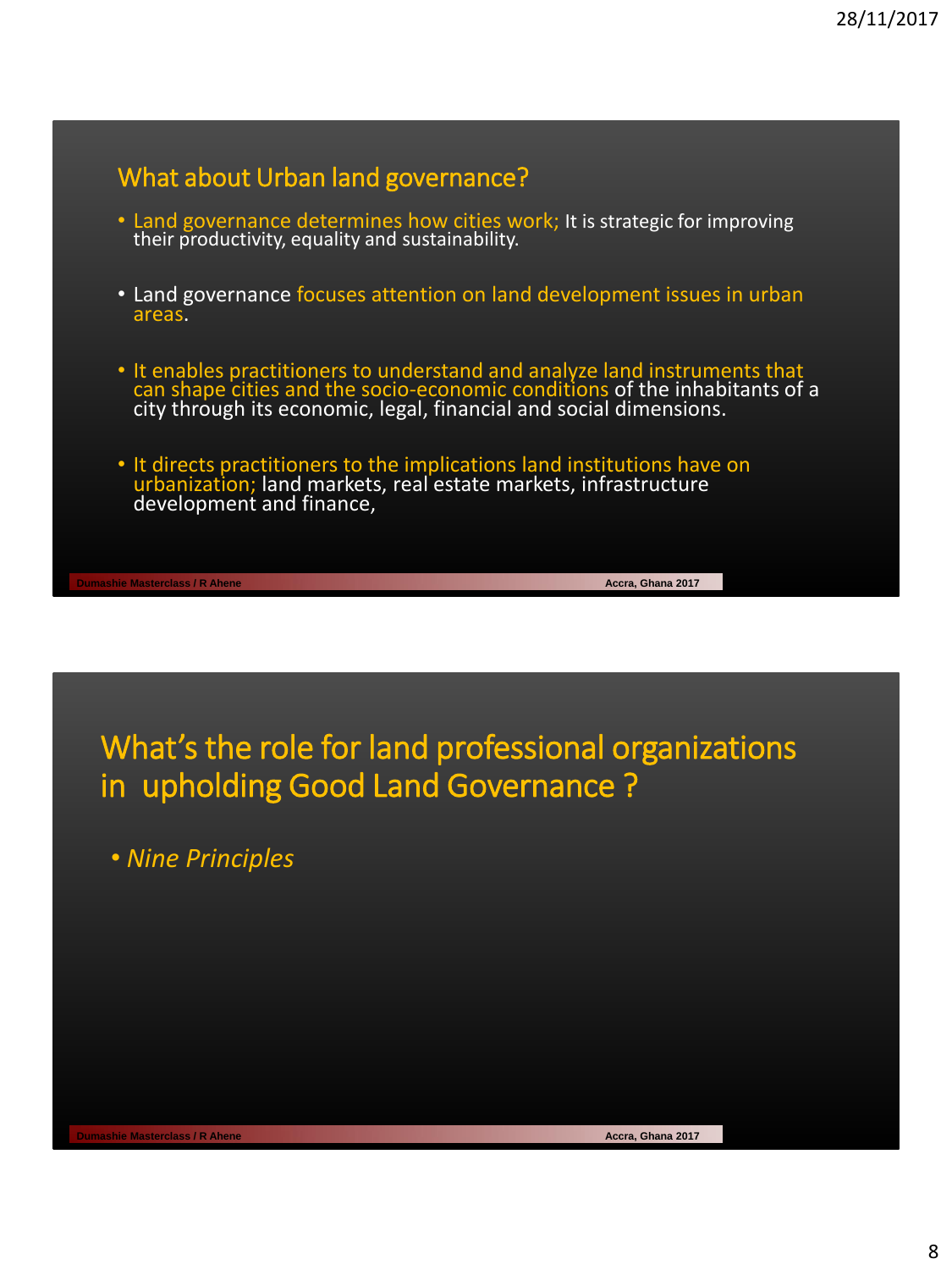## What are the 9 globally agreed principles for Good Land Governance?

#### **1. Security**

- Security of tenure; no forced evictions
- Recognizing legitimate Land and property rights
- Post conflict/post disaster contexts is particularly sensitive

#### **2. Sustainability**

- Land use balances social, economic and environmental needs
- Land administration systems are affordable, accessible to all, can be maintained and updated over time, capacity-building

#### **3. Equity**

- Pro-poor, gender sensitive
- Recognizing the continuum of land rights

## Principles for Good Land Governance

## **4. Effectiveness and Efficiency**

- Land administration
- Simplified rules and procedures
- Service orientation

#### **5. Rule of Law**

- Respect for legal pluralism
- Laws, rules and procedures consistently and impartially enforced
- Traditional and alternative dispute resolution mechanisms included

#### **6. Subsidiarity**

- Decentralization of decision-making and management
- Capacity-building needs addressed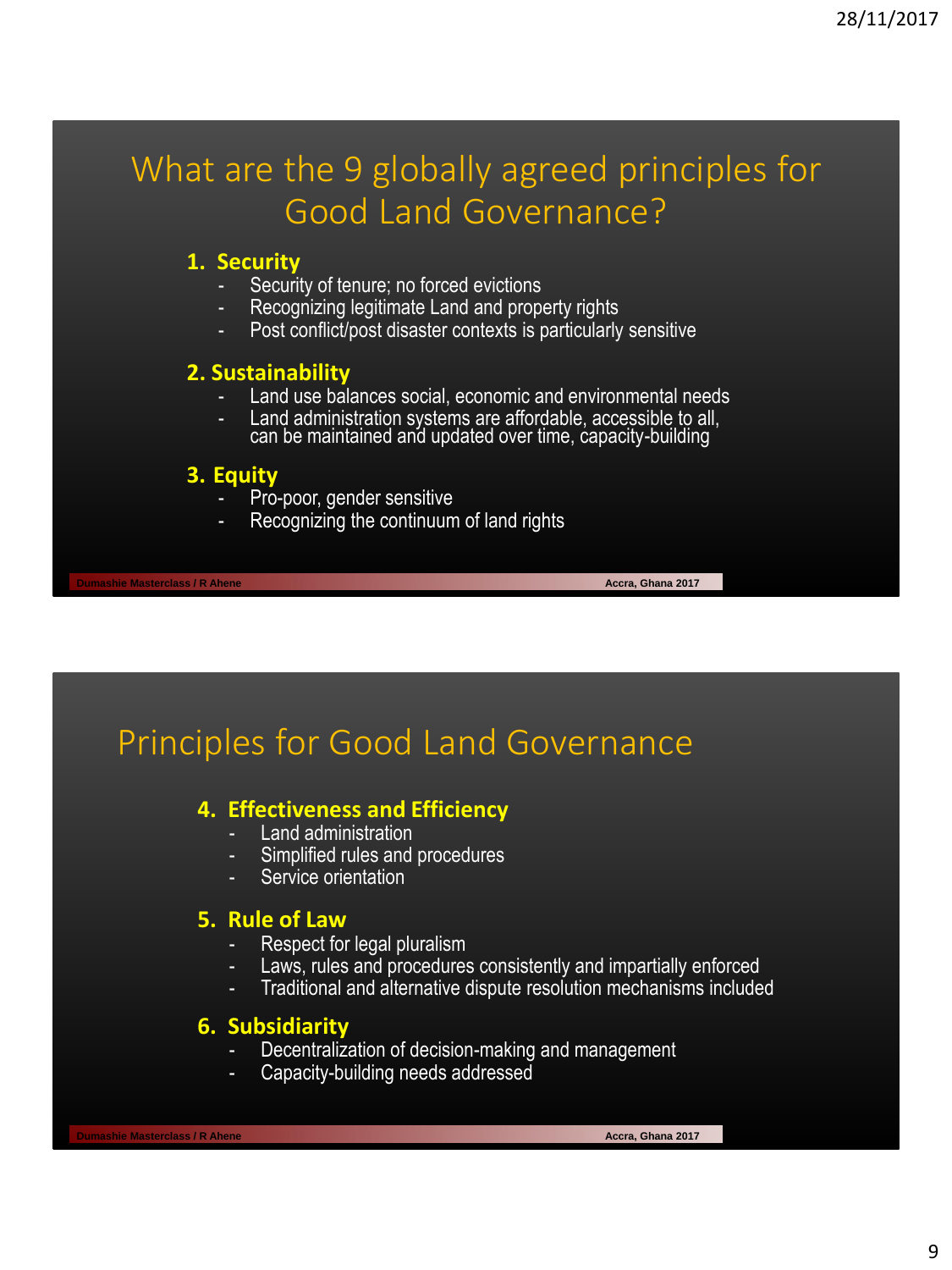## Principles for Good Land Governance

#### **7. Transparency**

- Access to information regarding rules and procedures, costs
- Policy-making and decision-making processes
- Procurement, recruitment, expenditures

#### **8. Accountability**

- Land-use planning and management
- State-land and communal land management
- Prevention of corruption

#### **9. Civic Engagement**

- Dialogue and consensus building orientation
- Actively facilitating participation of all groups; active participation

What are some of the Consequences of bad land governance ?

- Weak institutions and legal frameworks;
- Weak incentives to produce and deliver public services;
- High levels of corruption;
- The poor and vulnerable groups are most affected because they are excluded from the benefits of public services.

**Dumashie Masterclass / R Ahene Accra, Ghana 2017 Accra, Ghana 2017 Accra, Ghana 2017**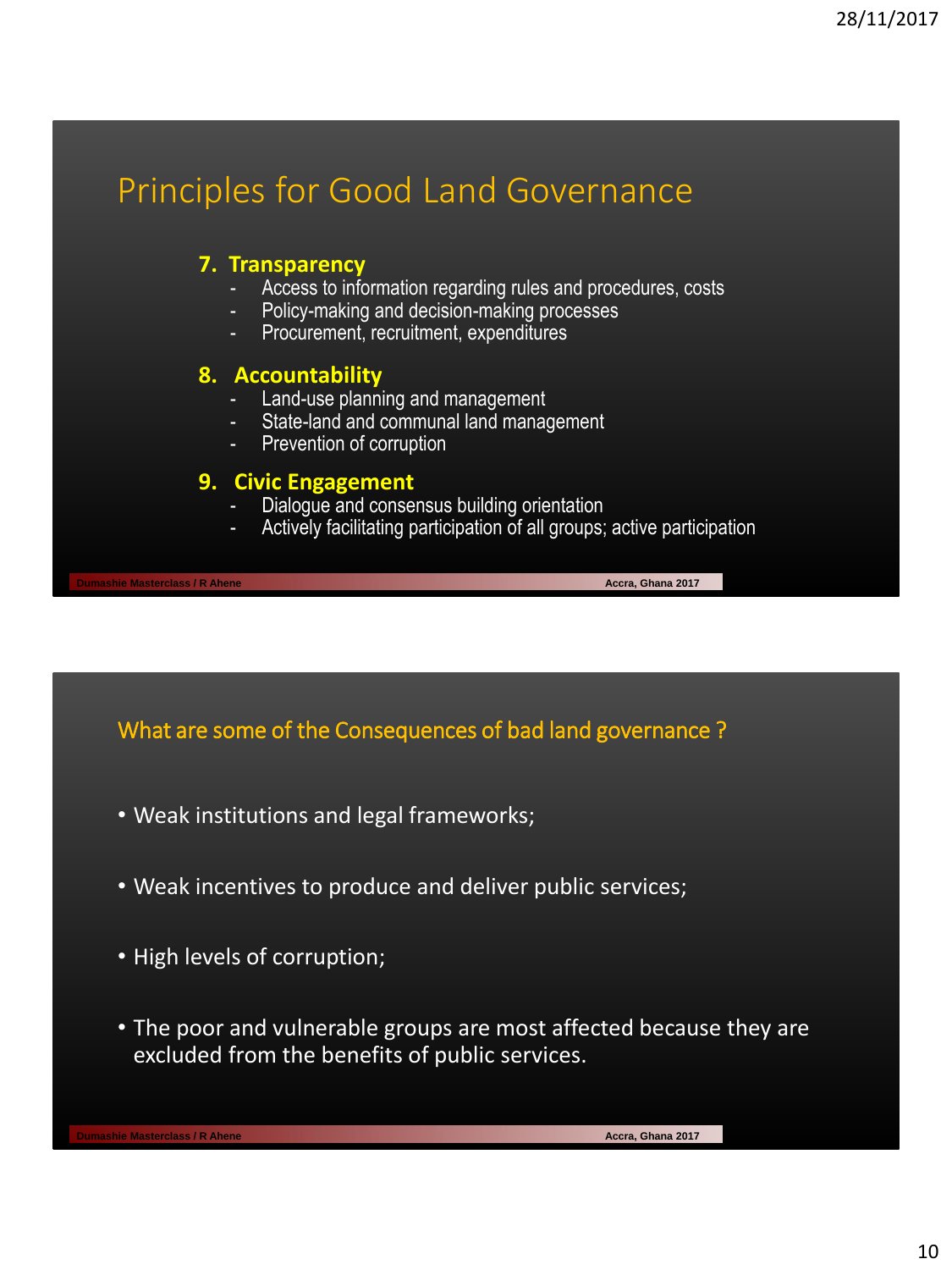## Land professional's role

- **Minimize risk for land right holders. How?**
- **Legalizing tenure rights to enable development: What needs to be done?**
- **Land in Economic Development: What needs to be done?**
- **Large land acquisitions: Who decides? -who benefits?**

## Lessons Learned and potential good practice

From R Ahene:

- Replace existing donor country strategies with FIT-FOR-PURPOSE local solutions;
- Consensus building approach requires long term commitment, dedicated and professionally skilled staff, sustained access to funds and technical capacity;
- Political and other risk management role by LRP secretariat ,
- Ensure on-going process management and tangible delivery of results

**Dumashie Masterclass / R Ahene Accra, Ghana 2017 Accra, Ghana 2017**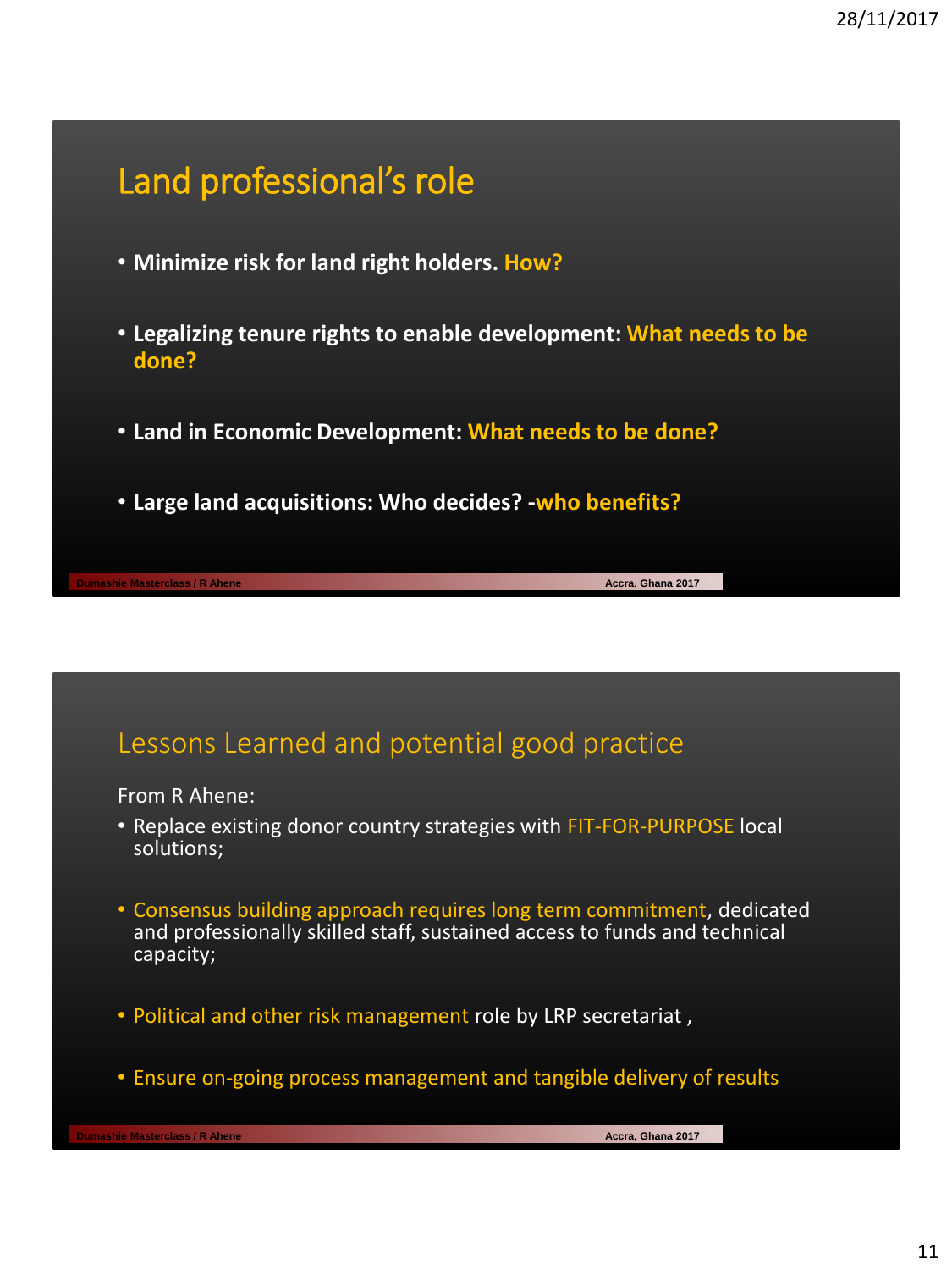## Lessons-Learned & Way Forward

#### **❖** Lessons Learned

- Many experiencing slippage in development and implementation of land projects not for lack of technical, managerial or institutional capacity.
- Much to do with the political economy of land, nature of vested interests, etc.

### Way Forward for Land Governance

- Emphasis on the political economy of land to improve quality/efficiency
- Renewed focus on understanding land markets, especially urban and periurban
- Need to develop new tools to support the effective operationalization of a good land governance approach (including political risk management tools)

**Dumashie Masterclass / R Ahene Accra, Ghana 2017 Accra, Ghana 2017 Accra, Ghana 2017** 

Finally,

- **Improved Land Governance should be Reinforced with more efficient knowledge management**
	- Documenting experiences, sharing knowledge.
- **Leadership and Pro-active partnership-building**
	- Land Professional members could involve CSOs in their project planning, through cooperation when relevant, and at project preparation and implementation level;

#### • **To interaction with other partners …..**

- 1. Land Professionals should reflect further on how it implements its partnership strategy;
- 2. How it could be more pro-actively involved with some of its main government partners in land governance and administration implementation plans;
- 3. And with the specific aim of ensuring that professional and technical leadership and opportunities are not lost.

**Dumashie Masterclass / R Ahene Accra, Ghana 2017 Accra, Ghana 2017**